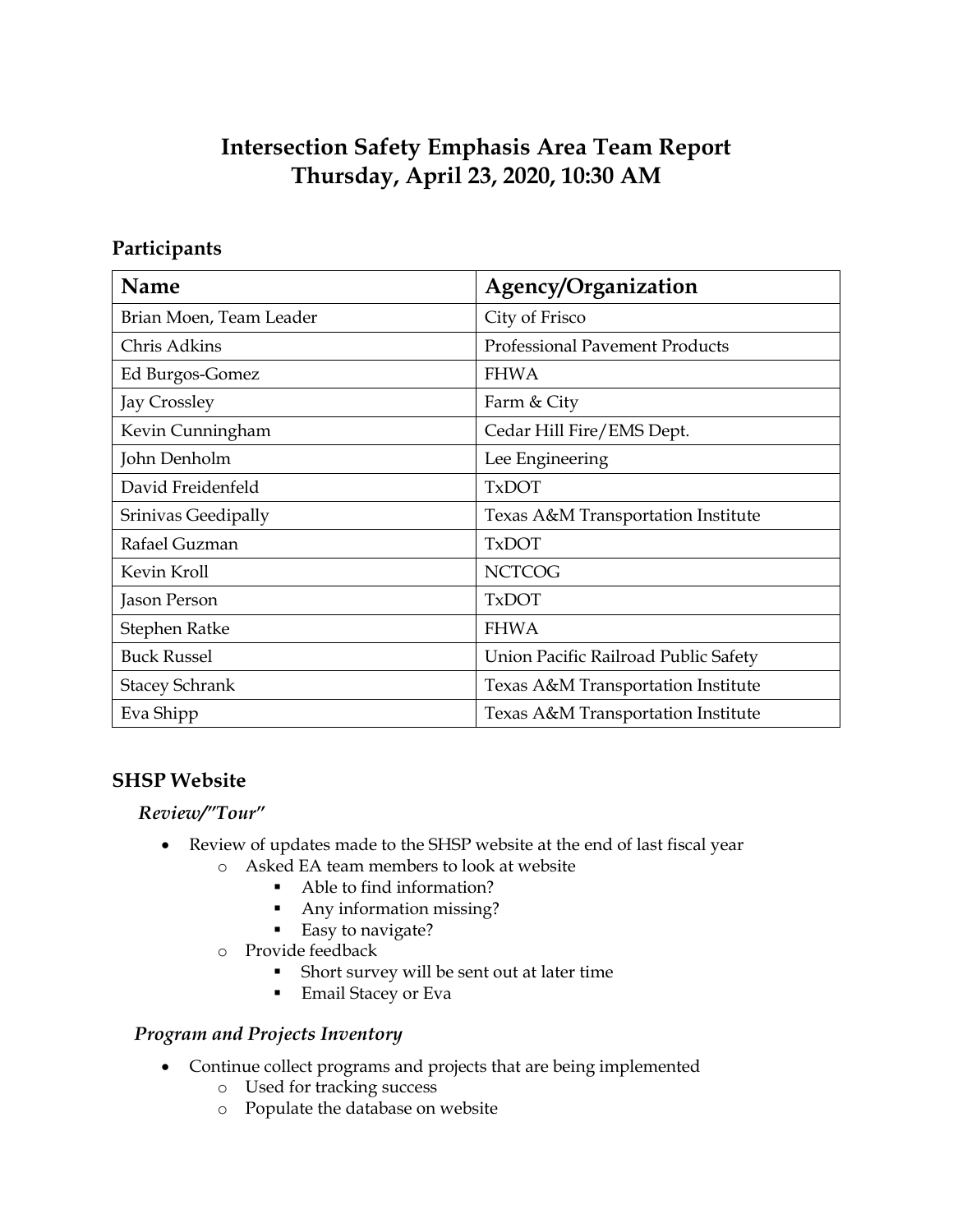- Inventory survey update
	- o Available on website
	- o Emailed out
	- o available at Virtual Traffic Safety Conference

## *Traffic Safety Calendar*

- List of traffic safety events
	- o Coalition meetings
	- o Campaigns
	- o Conferences
	- o Training opportunities
	- o Forums
- Send updates to Stacey or Eva

## **Refine Strategies, Countermeasures and Action Plans**

- Identify and describe stakeholder actions needed to implement action plans.
	- o Some lack precise language
	- o Review and make sure written in way that can be measured and quantified
- Identify and define clear metrics for assessing progress and success.
	- o Some lack clear metrics that can used to access program/project
	- o Review and define metrics
	- o Outputs
		- **Intermediate accomplishments** 
			- Metrics simple, countable
				- Number of rumble strips installed
				- Number of training kits created
				- Number of officers trained
- Process
	- o Asses wording of each countermeasure/action plan
	- o Refine wording if needed
	- o Define metrics for outputs and potential data sources
	- o Document what stakeholders need to do to implement actions
- Volunteers needed to help with refinement
	- o Email Stacey or Eva

# **EA Team Updates**

- Help recruit new member
	- o What agencies aren't represented
	- o No limit on number of members
- Dedicated email address: [Texasshp@tti.tamu.edu](mailto:Texasshp@tti.tamu.edu)
- Member Updates
	- o Srinivas Geedipally
		- Intersection Safety Analysis
			- Intersection Database